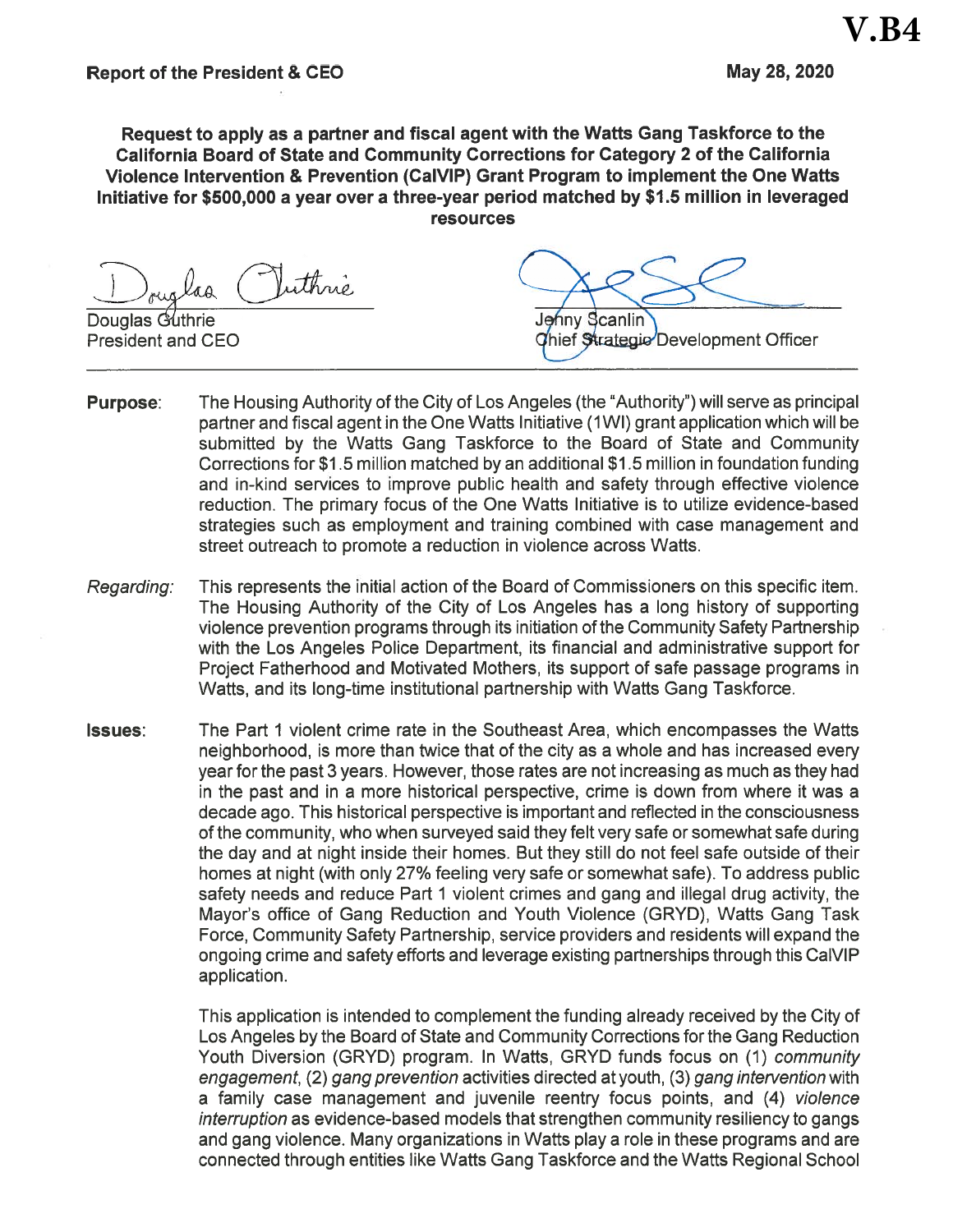### Safety Collaborative.

The Watts Gang Taskforce sees the CalVIP grant as an opportunity to enhance these efforts by pairing them with an *intensive jobs and employment* program that will work with youth and adults that have been identified and referred by interventionists employed by Watts Gang Taskforce under the grant as well as other designated street outreach workers and case managers to the Watts/Los Angeles WorkSource Center for training, quidance and a wide range of services. The goal of the program is to provide real grounded alternatives and the opportunity for financial stability and traditional modes of success. The Watts/Los Angeles WorkSource Center will provide a range of job training and placement in high-demand sectors such as healthcare and construction. The program, as developed currently, anticipates providing intensive services to at least fifty men and women per year and 150 for the life of the grant. One Watts Initiative is patterned after the highly successful Los Angeles Reconnections Academy (LARCA) 2.0 Program which has been providing entrepreneurial and career training and placements in Watts. However, the benefits of LARCA are not available universally as the program is directed only to prior or existing gang members who were signatories of a legal settlement agreement with the City of Los Angeles. The CalVIP funds would allow similar benefits to be greatly expanded to other eligible men and women in the Watts community. The One Watts Program grant will be administered by the Watts Gang Taskforce with assistance from Children's Institute and will be evaluated by Professor Jorge Leap, who is associated with the University of California Los Angeles. HACLA, as fiscal agent, will oversee all invoicing, accounting and financial audits.

If successful in receiving the grant funds, the One Watts Initiative is a three-year grant, running from October 1, 2020 to June 30, 2023. HACLA will bring its successes in grant administration and financial oversight to assist in capacity building for this grant and will receive a percentage of the grant funds to cover these administrative costs. Additionally, it is anticipated that the majority of the grant will go to the Watts/Los Angeles WorkSource Center, who will hire one full-time position to complement the already existing job development and case management resources the Center and its partners can provide. Funds from the grant will be flexibly provided to clients to utilize on a wide range of resources, training and services – creating an extremely personalized approach to developing pathways to success.

#### Vision Plan: PEOPLE Strategy #7: Enhance resident access to education opportunities, workforce readiness training, and skills development

CalVIP will allow HACLA to provide community-wide assistance to reduce violence, provide for financial success and family reunification. Although the program is not intended to exclusively serve residents of public housing or Section 8, many of the clients have ties to our housing communities and their individual success will have a ripple effect on families in our housing. Additionally, this program will help reduce violence in the Watts area, where HACLA manages four large public housing sites.

### PEOPLE Strategy #15: Improve security monitoring at all HACLA sites

One of the consistent concerns expressed by residents is the need for enhanced security. The CalVIP program will provide employment and entrepreneurial alternatives for clients who would otherwise potentially participate or continue to participate in activities that perpetuate violence in the community. This program will reduce the need for HACLA and LAPD to manage security issues, reduce stressors on the community and improve public health.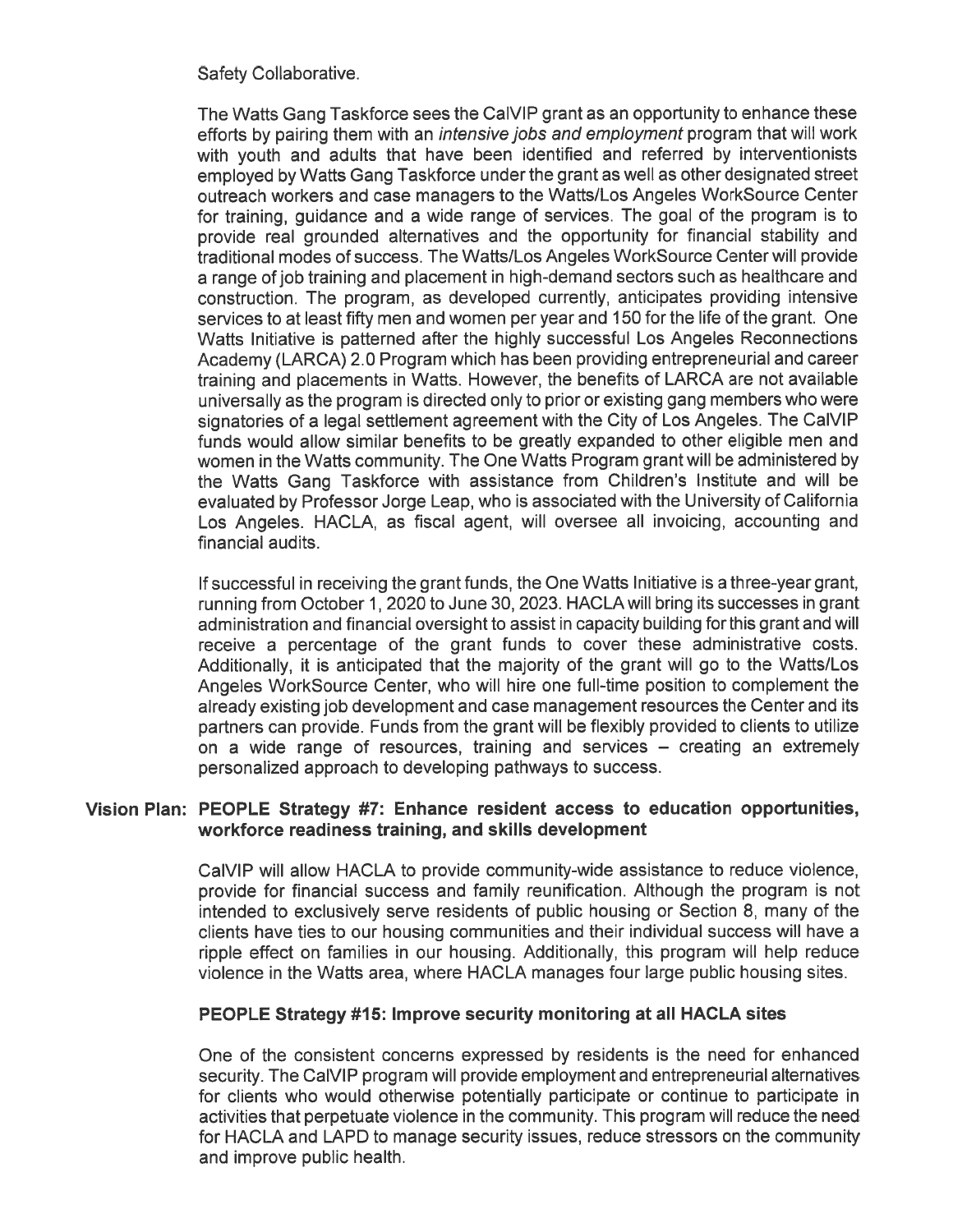# **Funding**:

- *Source of Funds:* Funding is provided by the State of California. All leverage programs offered by HACLA to complement the CalVIP services are funded through non-federal dollars and allocated through contracts for services with non-profit partners or government agencies.
- *Budget and Program Impact:* Receipt of funding from CalVIP should not impact HACLA's Operating budget. It is anticipated that the grant and its leverage resources will cover HACLA's general administration of the program. In the absence of these funds, the programs and activities would otherwise not be provided.

## **Environmental Review:** Not applicable

**Section 3:** Not applicable

### **Attachments:**

**1.** Resolution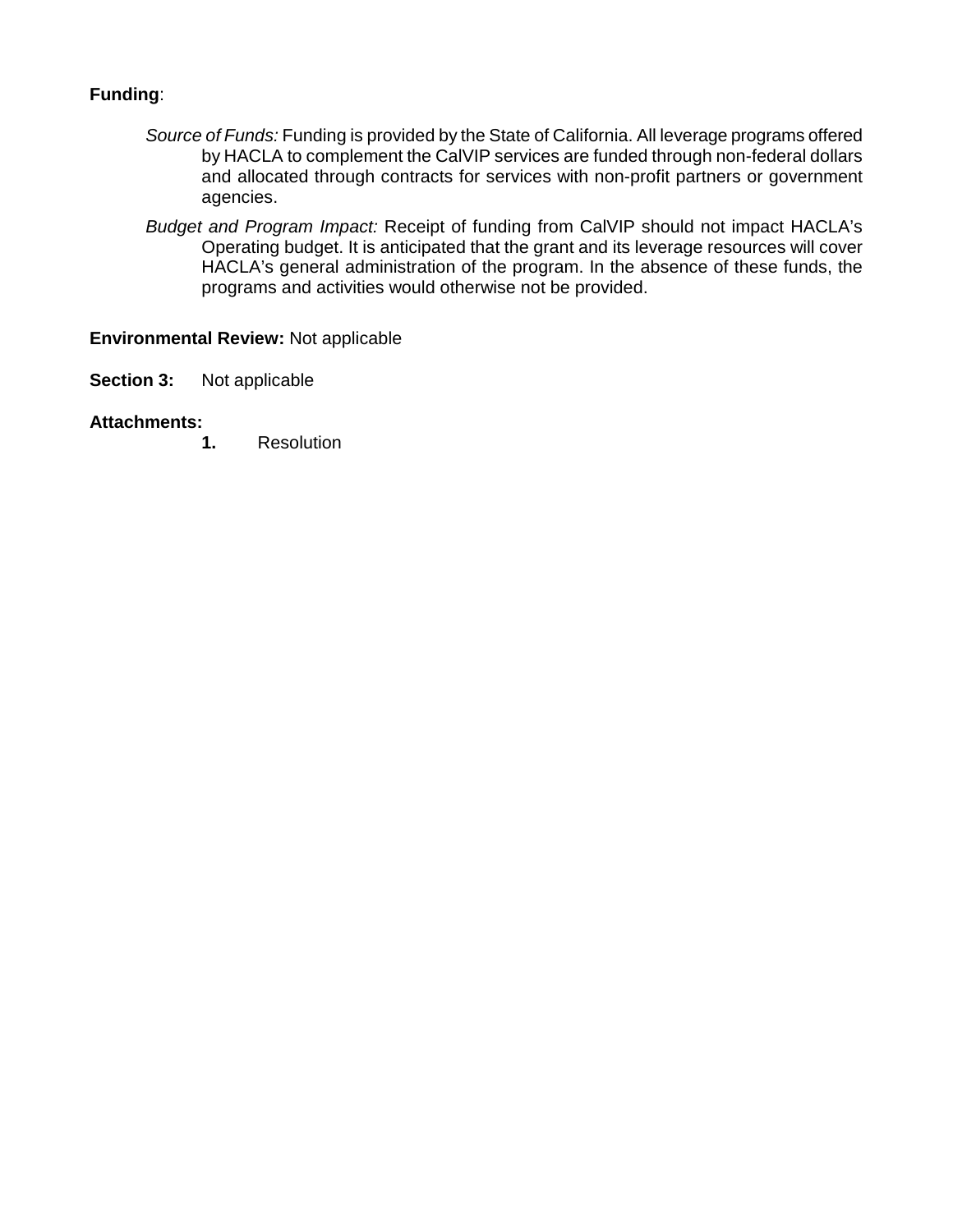**RESOLUTION NO.\_\_\_\_\_\_\_\_\_\_\_\_\_\_\_\_\_**

### **Request to apply as a partner and fiscal agent with the Watts Gang Taskforce to the California Board of State and Community Corrections for Category 2 of the California Violence Intervention & Prevention (CalVIP) Grant Program to implement the One Watts Initiative for \$500,000 a year over a three-year period matched by \$1.5 million in leveraged resources**

**WHEREAS,** the Board of State and Community Corrections (BSCC) Department reissued its California Violence Intervention and Prevention (CalVIP) Request for Proposals (RFP) on April 9, 2020 with a submission deadline of June 5, 2020; and

**WHEREAS,** the Housing Authority of the City of Los Angeles (HACLA) is prepared to offer job training and placement to individuals identified as having the highest risk of perpetuating or being victimized by violence in Watts through its Watts/Los Angeles WorkSource Center as a component program under the CalVIP application and act as fiscal agent for the grant; and

**WHEREAS,** these services will complement the work of a variety of organizations providing intervention, community engagement, and case management in Watts through the GYRD Program run by the City of Los Angeles; and

**WHEREAS**, the Watts Gang Taskforce is the lead program partner and will ensure that all grant activities are conducted in accordance with the grantor requirements, coordinated with the program evaluator and provide direct intervention and referral services which will complement the activities led by HACLA; and

**WHEREAS,** the Watts Gang Taskforce is submitting the grant application as an eligible Community Based Organization applicant required by the RFP for a total request of up to \$1.5 million, which is the maximum amount that BSCC will grant; and

**WHEREAS,** the Watts Gang Taskforce expects to raise a cash match from foundations to support this effort but may need additional leverage resources; and

**WHEREAS**, HACLA is already deeply committed to funding violence prevention and intervention programs and will utilize its existing contracts as additional leverage for the \$1.5 million grant request.

**NOW, THEREFORE, BE IT RESOLVED** that the Board of Commissioners authorizes the President and CEO, or designee, to execute all necessary documents and certifications required; enter into partnership agreements as necessary with Watts Gang Taskforce and various organizations engaged to assist with implementing the One Watts Initiative grant; authorize HACLA to act as fiscal agent for the One Watts Initiative and build its team and program within the Workforce Development Unit to address this unique opportunity to provide intensive training and services; and provide a leverage letter as necessary utilizing existing contracts and staff time as in-kind service for the \$1.5 million CalVIP grant application to serve the greater Watts community.